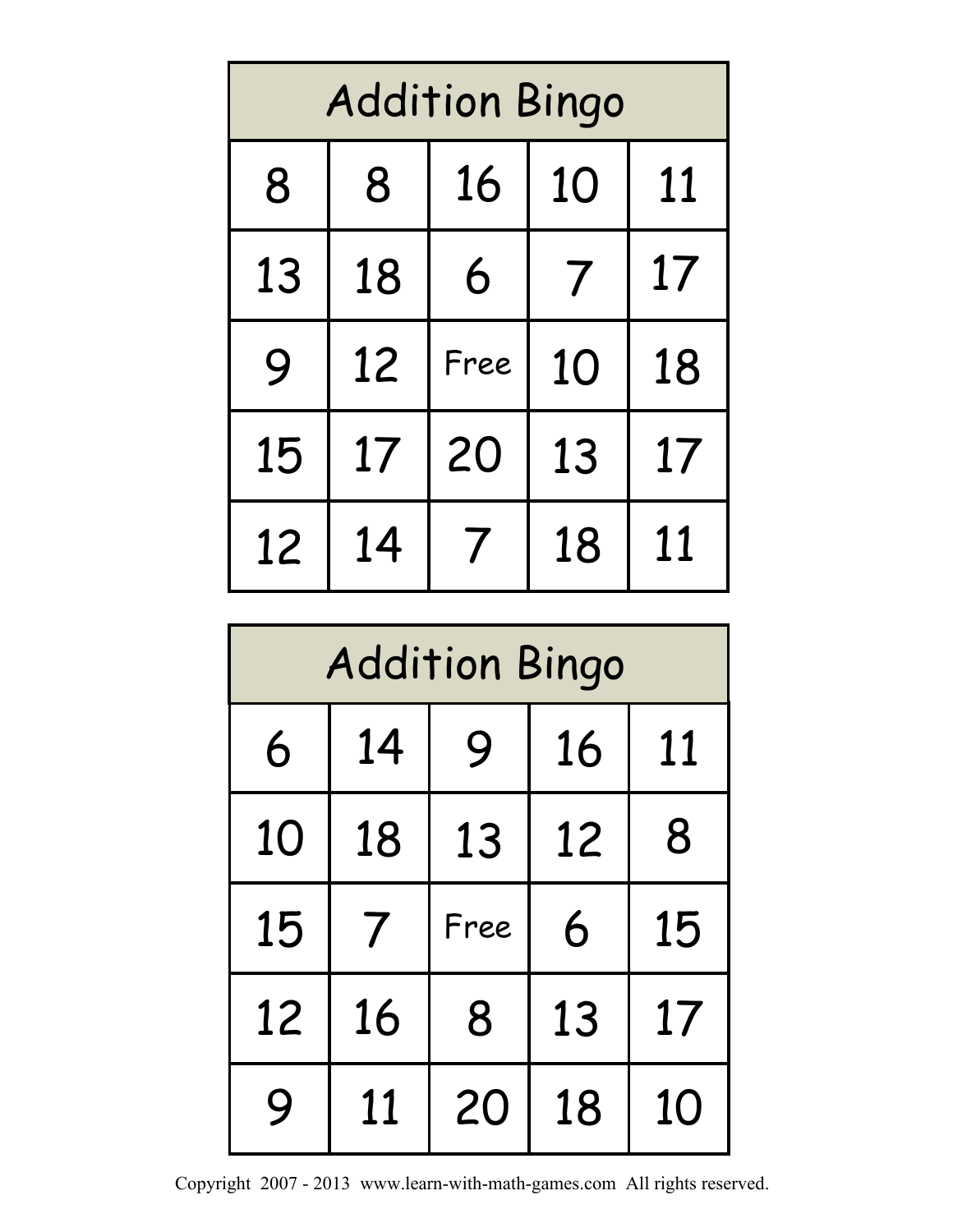| <b>Addition Bingo</b> |    |      |    |    |
|-----------------------|----|------|----|----|
| 7                     | 9  | 6    | 14 | 20 |
| 15                    | 16 | 8    | 18 | 13 |
| 12                    | 15 | Free | 8  | 9  |
| 12                    | 10 | 18   | 12 | 15 |
| 10                    | 17 | 13   |    | 14 |

| <b>Addition Bingo</b>    |    |      |    |    |
|--------------------------|----|------|----|----|
| $\overline{\mathcal{I}}$ | 16 | 15   | 11 | 12 |
| 17                       | 8  | 13   | 8  |    |
| 14                       | 6  | Free | 16 | 15 |
| 11                       | 7  | 12   | 18 | 8  |
| 15                       | 14 | 10   |    | 14 |

Copyright 2007 - 2013 www.learn-with-math-games.com All rights reserved.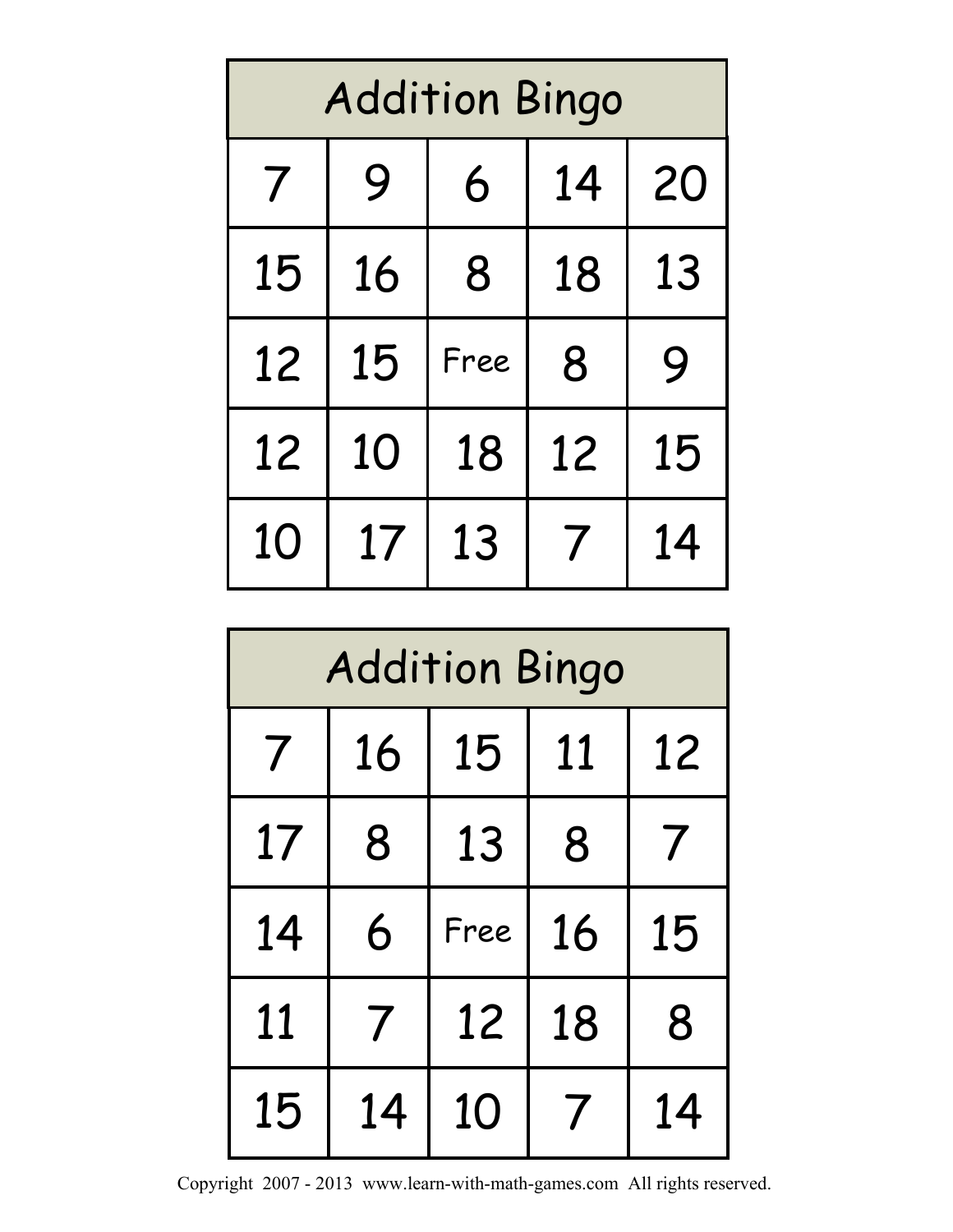| <b>Addition Bingo</b> |    |      |    |    |
|-----------------------|----|------|----|----|
| 11                    | 16 | 17   | 14 | 9  |
| 10                    | 8  | 7    | 16 | 18 |
| 9                     | 6  | Free | 14 | 13 |
| 7                     | 10 | 11   | 15 | 17 |
| 18                    | 12 | 16   | 14 | Q  |

| <b>Addition Bingo</b> |    |                  |    |    |  |
|-----------------------|----|------------------|----|----|--|
| 14                    | 8  | $\boldsymbol{7}$ | 10 | 9  |  |
| 11                    | 15 | 16               | 16 | 8  |  |
| 15                    | 10 | Free             | 13 | 14 |  |
| 16                    | 6  | $\boldsymbol{7}$ | 12 | 18 |  |
| 11                    | 16 | Q                | 16 | 6  |  |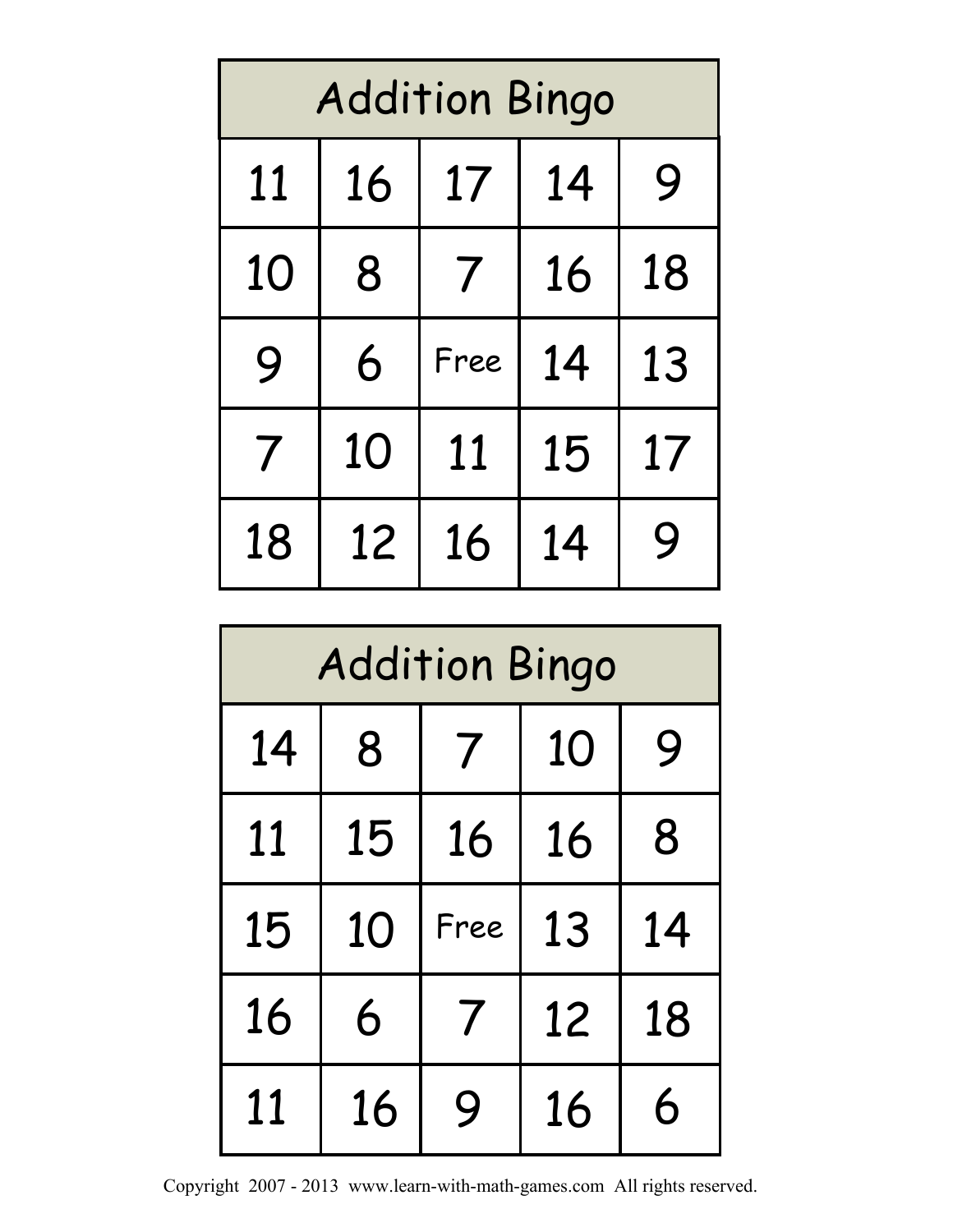| <b>Addition Bingo</b> |    |                |    |    |
|-----------------------|----|----------------|----|----|
| 16                    | 15 | 17             |    | 10 |
| 13                    | 19 | 10             | 6  | 8  |
| 18                    | 9  | Free           | 12 | 11 |
| 8                     | 6  | $\overline{7}$ | 17 | 18 |
| 15                    | 16 | 9              | 14 | 13 |

| <b>Addition Bingo</b> |    |      |    |    |
|-----------------------|----|------|----|----|
| 18                    | 8  | 15   | 12 | 9  |
| 13                    | 6  | 14   | 11 | 7  |
| 16                    | 10 | Free | 13 | 16 |
| 9                     | 14 | 11   | 8  | 17 |
| 13                    | 18 | 10   | 12 | 6  |

Copyright 2007 - 2013 www.learn-with-math-games.com All rights reserved.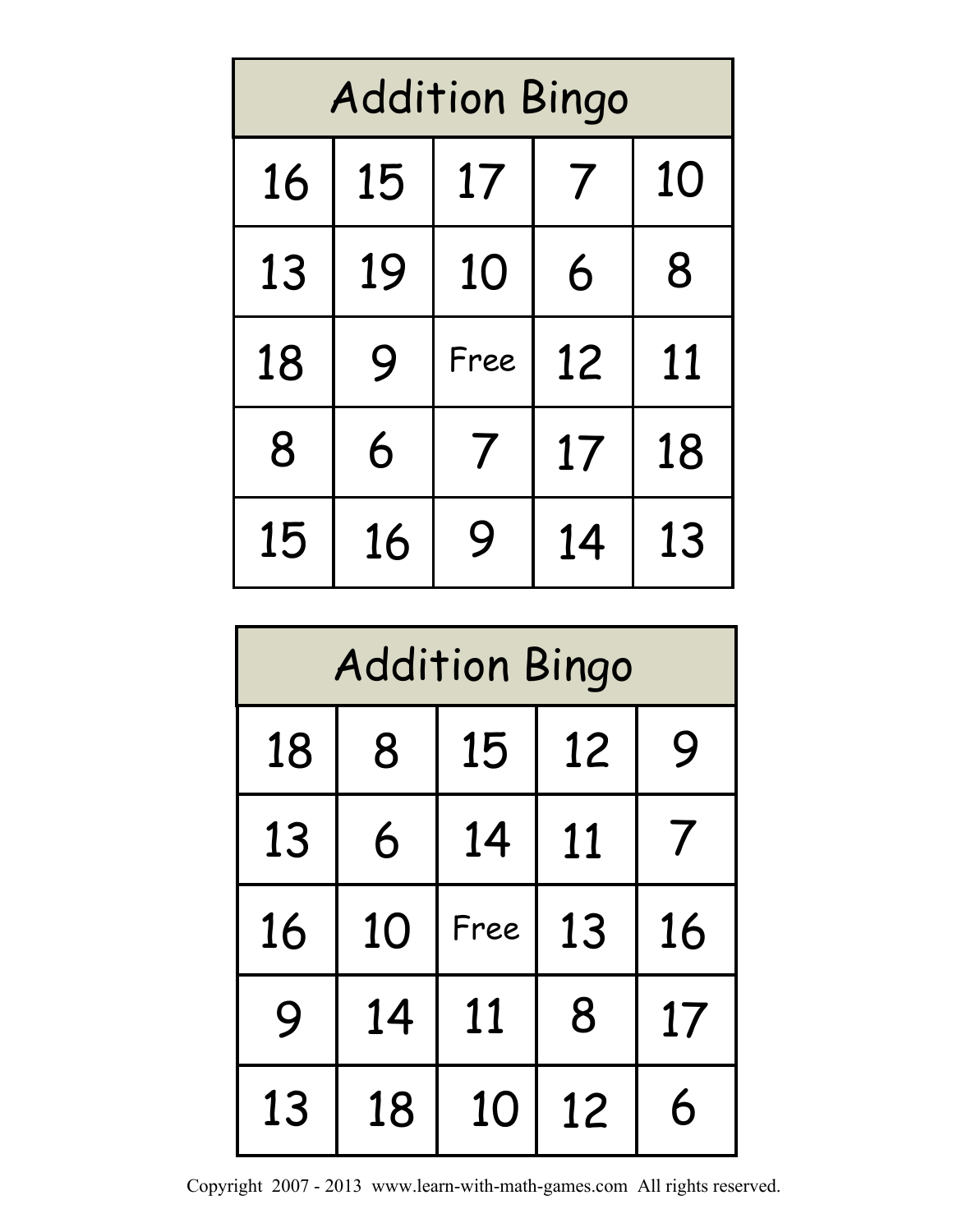| <b>Addition Bingo</b> |    |      |    |                         |
|-----------------------|----|------|----|-------------------------|
| 17                    | 10 | 8    | 11 | 19                      |
| 13                    | 6  | 14   | 11 | $\overline{\mathbf{7}}$ |
| 16                    | 10 | Free | 13 | 14                      |
| 15                    | 11 | 13   | 6  | 12                      |
| 17                    | 18 | 8    | 10 | <b>Q</b>                |

| <b>Addition Bingo</b> |    |      |    |    |
|-----------------------|----|------|----|----|
| 15                    | 8  | 19   | 10 | 16 |
| 14                    | 10 | 15   | 7  | 6  |
| 17                    | 11 | Free | 8  | 14 |
| 9                     | 12 | 16   | 14 | 12 |
| 11                    | 10 |      | 15 | 18 |

Copyright 2007 - 2013 www.learn-with-math-games.com All rights reserved.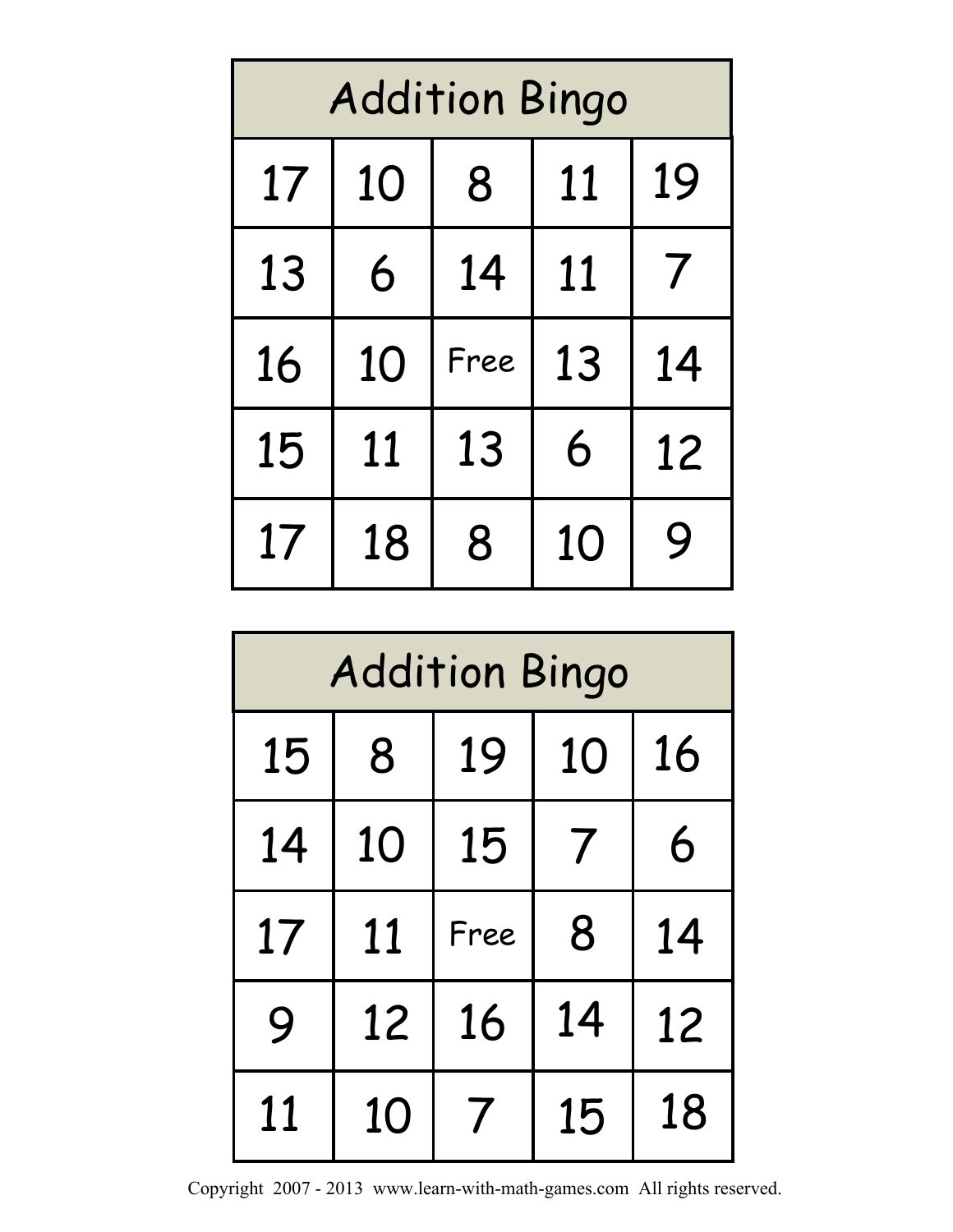| <b>Addition Bingo</b> |                  |      |    |                  |
|-----------------------|------------------|------|----|------------------|
| 19                    | 6                | 15   | 16 | 18               |
| 14                    | 17               | 13   | 6  | $\boldsymbol{7}$ |
| 9                     | 13               | Free | 16 | 17               |
| 10                    | 8                | 15   | 12 | 18               |
| 6                     | $\boldsymbol{I}$ | 10   | 11 | Q                |

| <b>Addition Bingo</b> |    |                |    |                          |
|-----------------------|----|----------------|----|--------------------------|
| 18                    | 14 | $\overline{I}$ | 9  | 8                        |
| 12                    | 6  | 13             | 18 | 10                       |
| 11                    | 13 | Free           | 15 | $\overline{\phantom{a}}$ |
| 14                    | 8  | 10             | 12 | 18                       |
| 16                    | 17 | 13             | 18 | 11                       |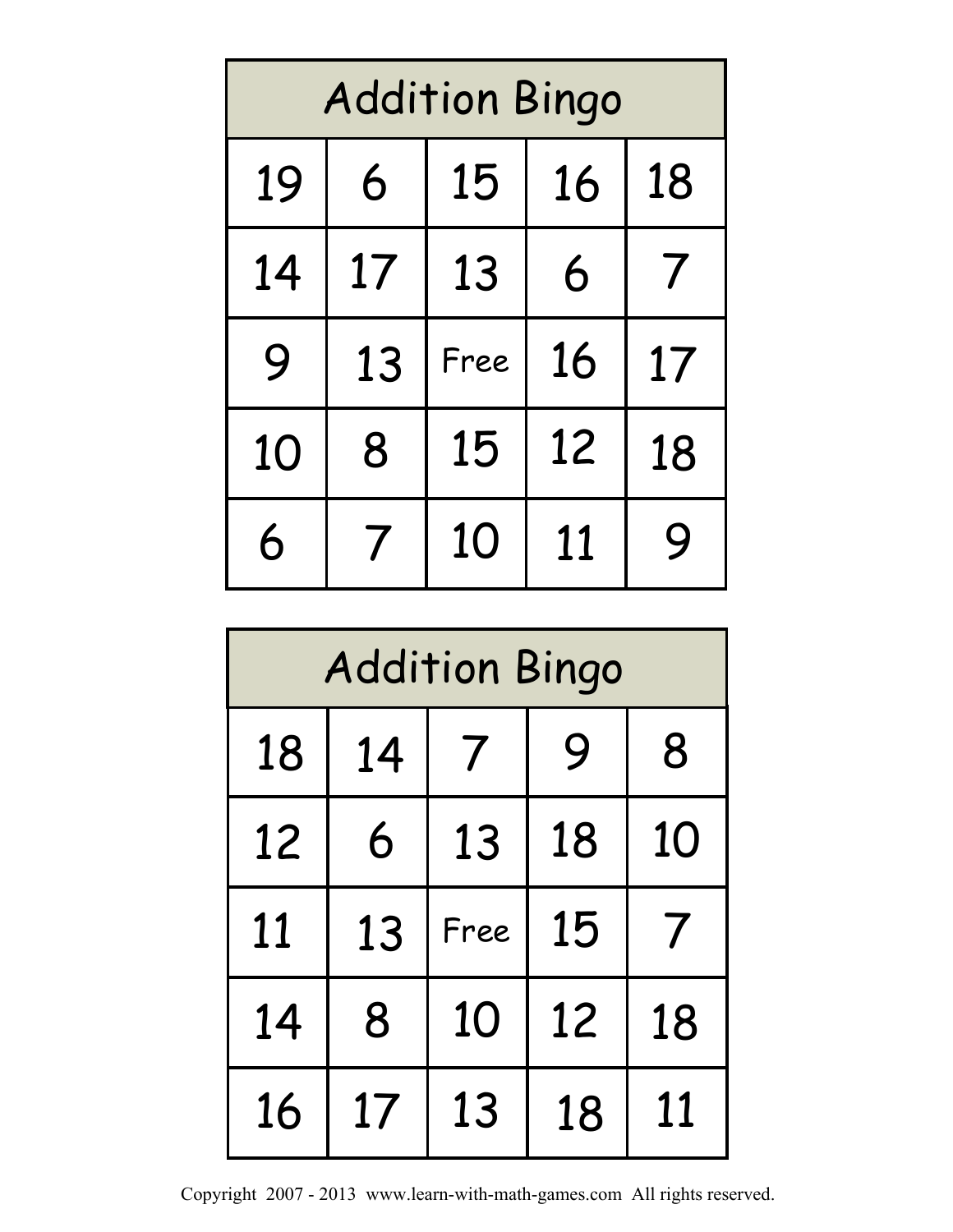| <b>Addition Bingo</b> |                  |                |    |    |  |
|-----------------------|------------------|----------------|----|----|--|
| 13                    | 17               | $\overline{I}$ | 15 | 8  |  |
| 12                    | $\boldsymbol{7}$ | 16             | 10 | 18 |  |
| 16                    | 18               | Free           | 11 | 14 |  |
| 12                    | 17               | 16             | 10 | 6  |  |
| 9                     | 15               | 11             | 13 | 18 |  |

| <b>Addition Bingo</b> |                |                          |    |    |  |
|-----------------------|----------------|--------------------------|----|----|--|
| 16                    | $\overline{I}$ | 17                       | 18 | 15 |  |
| 8                     | 10             | 13                       | 16 | 11 |  |
| 12                    | 16             | Free                     | 8  | 14 |  |
| 6                     | 14             | $\overline{\mathcal{I}}$ | 9  | 12 |  |
| 9                     | 15             | 11                       | 13 | 18 |  |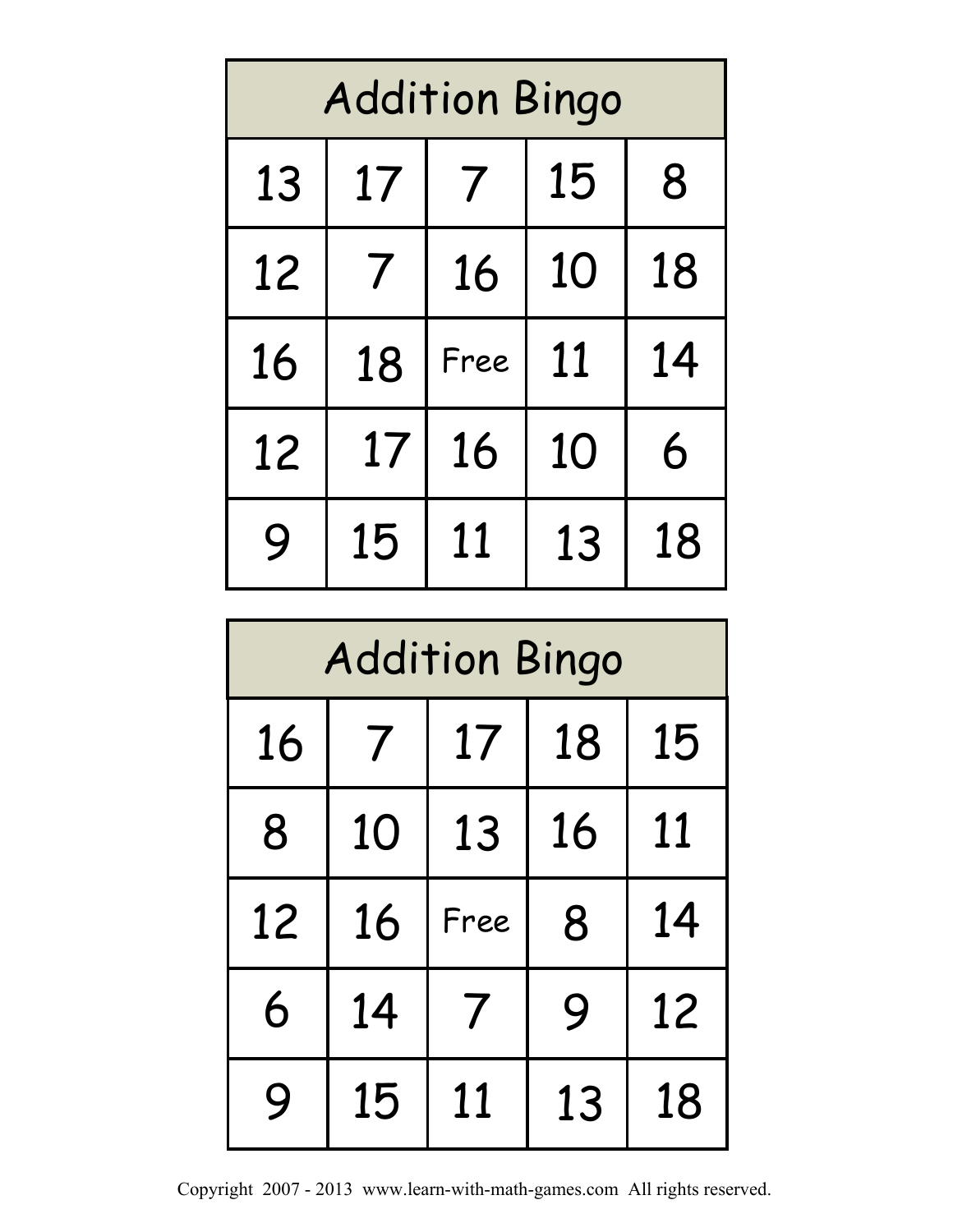| <b>Addition Bingo</b> |    |      |    |    |  |
|-----------------------|----|------|----|----|--|
| 18                    | 15 | 11   | 12 | 17 |  |
| 16                    | 17 | 6    | 14 | 9  |  |
| $\overline{I}$        | 8  | Free | 16 | 10 |  |
| 13                    | 14 | 15   | 12 | 11 |  |
| 16                    | 6  |      | 9  | 13 |  |

| <b>Addition Bingo</b>     |    |                         |    |    |  |
|---------------------------|----|-------------------------|----|----|--|
| 18<br>9<br>13<br>13<br>12 |    |                         |    |    |  |
| $\overline{I}$            | 6  | 17                      | 14 | 10 |  |
| 12                        | 16 | Free                    | 9  | 8  |  |
| 14                        | 15 | $\overline{\mathbf{7}}$ | 12 | 11 |  |
| 11                        | 8  | 16                      | 10 | 15 |  |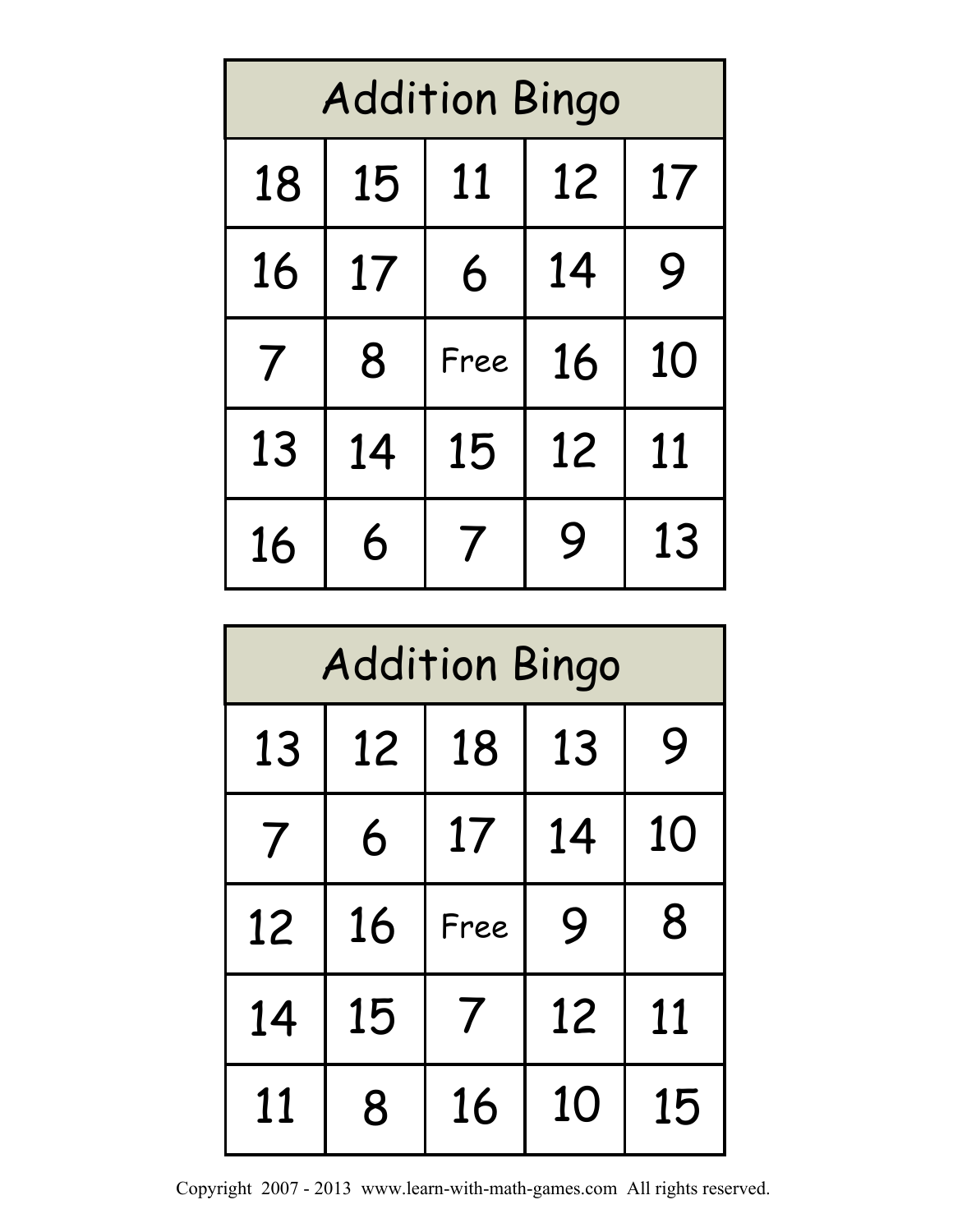| <b>Addition Bingo</b> |    |      |    |    |  |
|-----------------------|----|------|----|----|--|
| 17                    | 18 | 15   | 17 | 10 |  |
| 7                     | 14 | 18   | 11 | 16 |  |
| 15                    | 9  | Free | 8  | 12 |  |
| 13                    | 7  | 11   | 10 | 6  |  |
| 12                    | 9  | 13   | 8  | 15 |  |

| <b>Addition Bingo</b> |                     |      |    |    |  |
|-----------------------|---------------------|------|----|----|--|
| 11                    | 6<br>10<br>18<br>12 |      |    |    |  |
| 18                    | 9                   | 13   | 17 | 7  |  |
| 13                    | 9                   | Free | 15 | 8  |  |
| 16                    | 17                  | 15   | 11 | 16 |  |
| 8                     |                     | 12   | 10 | 15 |  |